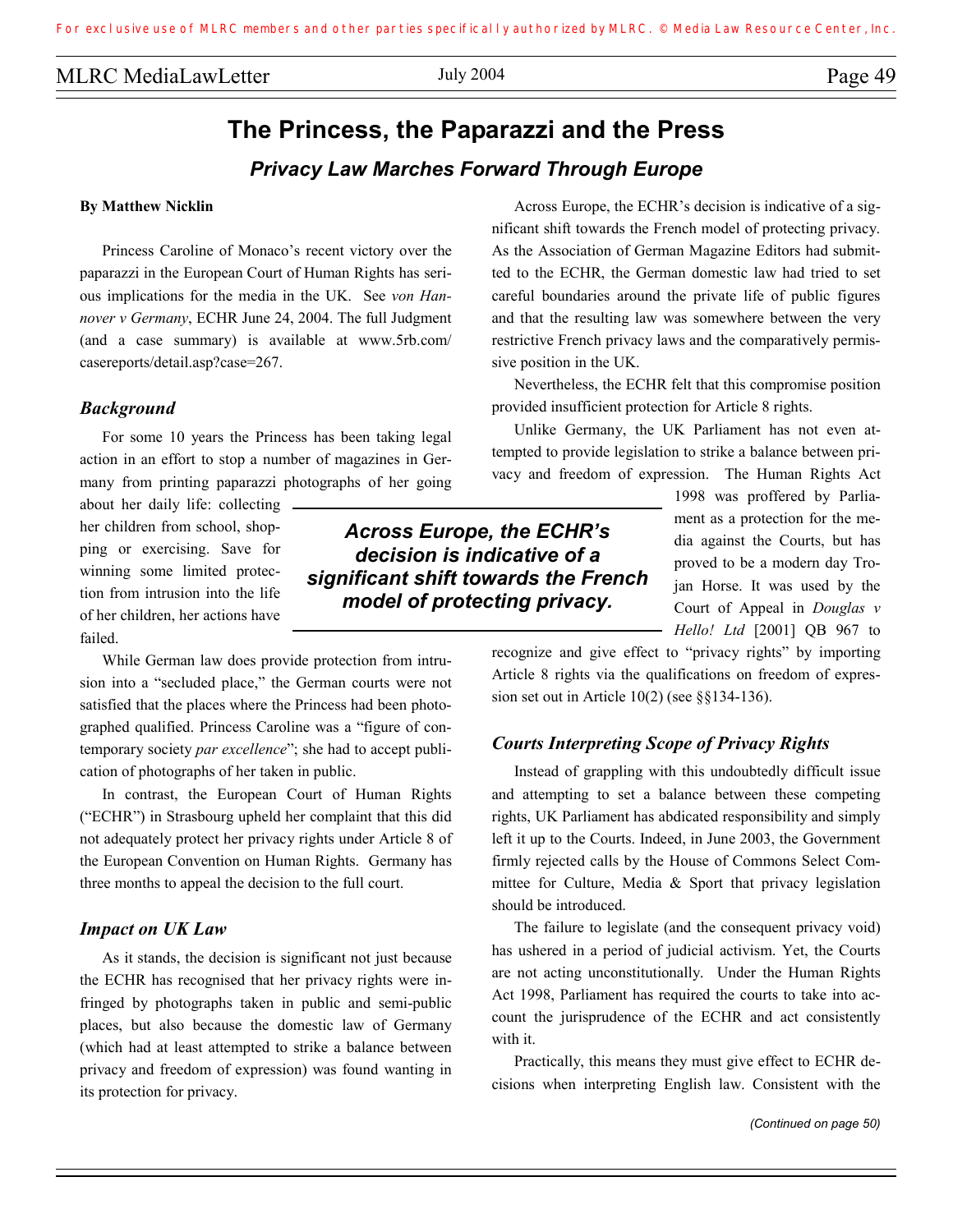# Page 50 July 2004 July 2004 MLRC MediaLawLetter

#### **The Princess, the Paparazzi and the Press**

#### *(Continued from page 49)*

UK's Convention obligations, the English courts must respect and give effect to privacy rights and, in default of Parliament providing such protection by legislation, they will fashion the common law in order to fill the void.

 This state of affairs presents the judiciary with an almost completely blank canvass. According to their temperament, some judges are enthusiastic about this, others are more cautious. Granted, they have the law of breach of confidence to work with as a guide, but confidence and privacy are not the same, and the effort to "*shoe-horn*" the latter into the former is neither satisfactory nor, in the long run, likely to be successful. *See* Lord Phillips MR at §69 *in Campbell v MGN Ltd* [2003] QB 658.

 In particular, as the Princess Caroline decision, and the *Peck* decision before that shows, the ECHR does not accept that the fact that some event may have taken place in public necessarily places it outside the sphere of an individual's private life. In *Peck v United Kingdom* (2003) 36 EHRR 41, the ECHR held that a right of privacy could apply in favor of a man whose failed suicide attempt on a public street was captured by a municipal video surveillance camera.

 The ECHR prefers to look at whether the person was carrying out an official or public duty or whether they were simply going about their daily life. The latter instance would give rise to a legitimate expectation of privacy; the former would not.

 It is interesting to note that, a few weeks before the ECHR judgment in the Princess Caroline case, the House of Lords in *Campbell* decided that under the common law:

"the touchstone of private life is whether in respect of the disclosed facts the person in question had a reasonable expectation of privacy."

*See Naomi Campbell v MGN Ltd* [2004] 2 WLR 1232 *per*  Lord Nicholls at §21, cf §§84 and §111 *per* Lord Hope; §§134-137 *per* Baroness Hale. The "*reasonable expectation of privacy*" test is also used in the Code of Conduct of the Press Complaints Commission - http://www.pcc. org.uk/cop/cop.asp.

 Their lordships expressly rejected any higher test of whether publication of the information would be "*highly* 

*offensive.*" See §22 *per* Lord Nicholls and §135 *per* Baroness Hale. (The test was originally introduced by the High Court of Australia in *Australian Broadcasting Corporation v Lenah Game Meats Pty Ltd* (2001) 185 ALR 1 §42 and then picked up by the English Court by Lord Woolf CJ in §11(vii) *A v B (Flitcroft v MGN Ltd)* [2003] QB 195. The "*highly offensive*" test will be familiar to US lawyers as an essential ingredient in the tort of intrusion. See *Restatement (Second) of Torts* 2d (1977) vol 3, §652B at 378.)

 Indeed, and as the *Campbell* decision re-emphasized, under the Convention freedom of expression (Article 10) has no presumptive priority over privacy (Article 8). Where they come into conflict, the Court has to balance between the competing (yet equal) rights.

 This process involves assessing the extent and justification of the interference with the subject's privacy interests as compared with the extent and justification of the interference with the media's freedom of expression.

 In Princess Caroline's case this balancing process came down firmly on the side of privacy. The ECHR was fairly dismissive of the suggestion that the media's Article 10 rights should outweigh her privacy rights:

"… the publication of the photos and articles in question, of which the sole purpose was to satisfy the curiosity of a particular readership regarding the details of the applicant's private life, cannot be deemed to contribute to any debate of general interest to society despite the applicant being known to the public...."

*von Hannover v Germany* at §§65-67.

 The equal ranking of privacy and freedom of expression under the European Convention requires the Court to assess the value of the speech against the invasion of privacy. In Princess Caroline's case, freedom of expression came a very poor second.

 Of course, in the US the position would be very different. Such privacy rights that the law recognises are subordinate to the constitutional protection for free speech.

 While the ECHR and the US Supreme Court would agree on the self-evident value and importance of freedom of expression, the Convention of Human Rights ranks this alongside the right to respect for private life.

*(Continued on page 51)*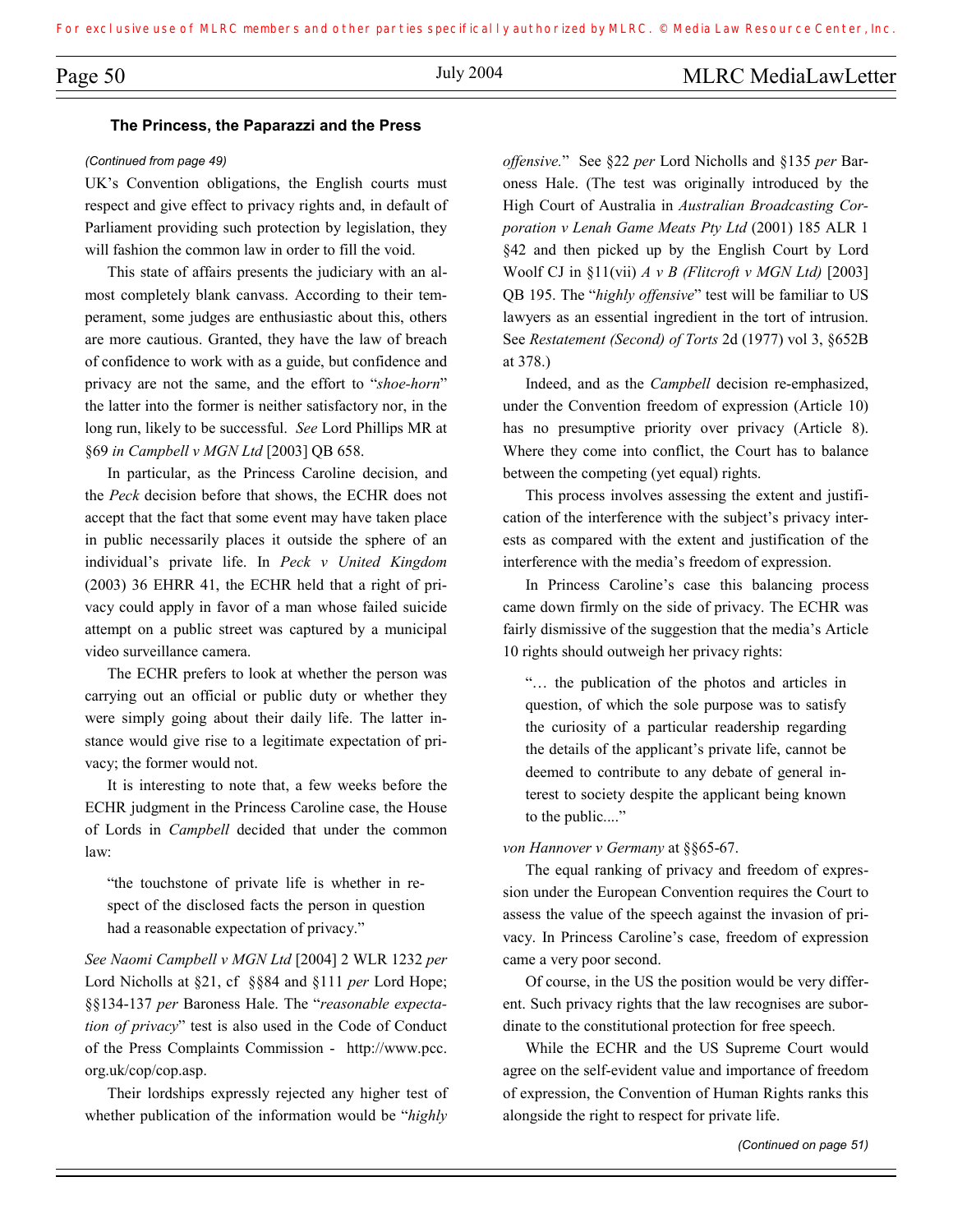# MLRC MediaLawLetter July 2004 Page 51

#### **The Princess, the Paparazzi and the Press**

### *(Continued from page 50) Impact on UK Media*

 What does this mean for the UK media? First, it would appear that the English courts are likely to (indeed they must) give effect to the *Caroline* judgment.

 While this is likely first to bite those sectors of the media that are dependent upon snatched celebrity photographs as their staple output, the decision is by no means limited to photographs.

 Next in the firing line will be the familiar "*kiss and tell*" stories. *See e.g.* the discussion in Lord Hoffman's speech in *Campbell* (§56). It is difficult to imagine that revelations about the sexual conquests and prowess of

celebrities and similar trivialities, which have so entertained newspaper readers in the UK for many years, will be found to be anything other than unjustifiable invasions of privacy from now on.

 Put simply, this speech is of such low value that it will usually be outweighed by the subject's privacy rights.

Second, the interpretation of

privacy given by the press regulatory body, the Press Complaints Commission ("PCC") will have to be adjusted. Hitherto, the PCC has taken the orthodox approach that a person cannot have a reasonable expectation of privacy in matters that take place in public.

 For example, Elton John's former wife, Renate, complained that publication of photographs of her going about her daily life in a car park and petrol station forecourt were invasions of her privacy. Her complaint was rejected by the PCC:

"The Commission could not consider that a public car park or a petrol station were places where anyone could have a reasonable expectation of privacy. The complainant was outdoors in places where any number of people were entitled to be without restriction… The Commission understood that the attention that the complainant had received was clearly unwanted but recognised that the photographs had been taken in a public place

*The UK media ought now to give thought to asking the UK government for a statutory privacy law … it is the only practical way in which the media could swing the pendulum back to reactive use of MLRC* members and other parties specifically authorized by MLRC. © Media Law Resource Center, Inc.<br> **The Princess, the Paparazzi and the Press**<br>
(Construct for more specifical to the UK media? First, it

while she was not engaged in any private activity. Furthermore, they could not be held to illuminate any aspect of her private life."

Complaint of 6 April 2000.

Adjudication http://www.pcc.org.uk/reports/details.asp? id=280.

 Following the Princess Caroline decision, the PCC would have to accept that privacy rights do extend to the mundane activities of one's daily life, even in public places, so that intrusion by the media requires proper justification. Without proper justification there is a breach of privacy.

> Equally, it is likely that the PCC's victory in Judicial Review proceedings brought by the newsreader Anna Ford, [2002] EMLR 95, would be decided differently in the light of the Princess Caroline decision. Like Princess Caroline, Ms Ford complained about the publication by *The Daily Mail* newspaper and *OK!* magazine of photographs

showing her on a beach.

 The PCC rejected her complaint on the grounds that the beach in question was publicly accessible and that Ms Ford could not therefore have any "*reasonable expectation of privacy*." Decisions of the PCC that are not consistent with the ECHR's interpretation of privacy are likely to be susceptible to Judicial Review.

#### *Decision May Spur Parliament to Act*

 Finally, the effect of the *Caroline* decision is to suggest that the UK media ought to now give thought to asking the UK government for a statutory privacy law. Although this might seem the equivalent of suggesting that turkeys should vote for Christmas (or Thanksgiving), it is the only practical way in which the media could swing the pendulum back towards freedom of expression.

 Without legislation, the reality is that, in the shaping of privacy law, the UK courts have little to work with other than the jurisprudence of the ECHR.